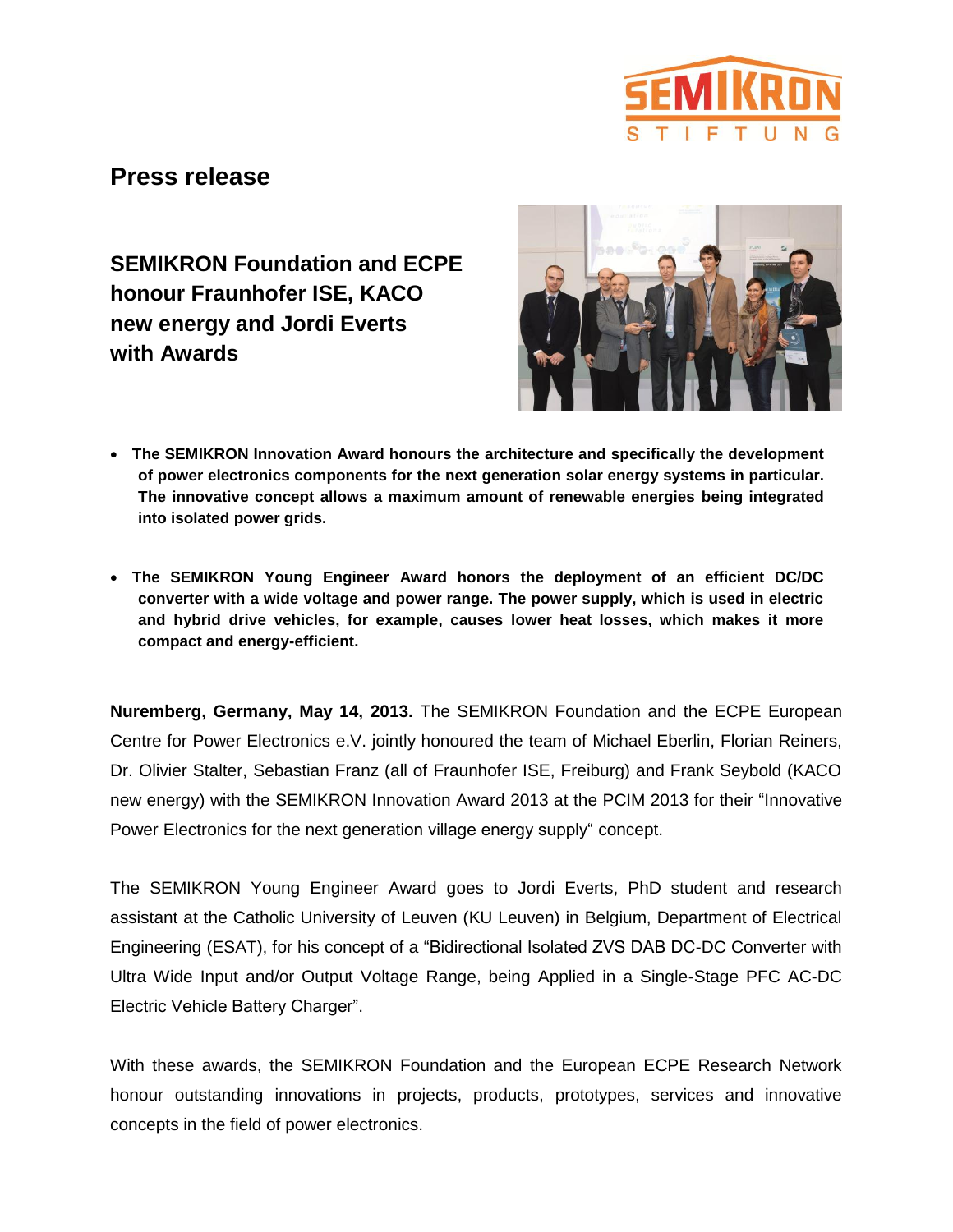

## **Innovation award for a holistic approach to off-grid PV supply**

"The researchers from the power electronics department at the Fraunhofer ISE in Freiburg and at KACO new energy have developed power electronics components for a complete off-grid solar energy supply system", said Bettina Heidenreich-Martin, member of the Semikron Foundation Board, during the award ceremony. "The innovation is considered a holistic approach to off-grid PV supply for larger consumers, such as villages and businesses, particularly in emerging countries" explains Heidenreich-Martin.

In total, there were 19 applications and submissions for the two SEMIKRON awards, 5 of which have been nominated for the Young Engineer Award as well. The winner among the young researchers is Jordi Everts who received the award for the new approach to operating a bidirectional isolated dual-active-bridge (DAB) DC/DC converter under voltage-free switching across the entire working range. "The innovation allows for improving the DAB DC/DC converter's efficiency, particularly when a wide operational voltage range is needed along with higher output density", says Prof. Dr. Leo Lorenz, President of ECPE, who presented the SEMIKRON Young Engineer Award on behalf of the SEMIKRON foundation.

"One of the key objectives for the ECPE European Centre for Power Electronics is to foster and support research and education in the field of power electronics", says Lorenz. "The industry-led ECPE network, with its 70 members, currently includes 70 European universities and research institutes as so-called Competence Centres. I welcome the support for young researchers in the field of power electronics, and want to express my thanks to SEMIKRON Foundation for issuing the awards".

Photo: (left to right) Frank Seybold , Sebastian Franz, Prof. Dr. Leo Lorenz, Prof. Dr. Bruno Burger , Michael Eberlin , Bettina Heidenreich-Martin, Jordi Everts

## **About the "SEMIKRON Innovation Award" and the "SEMIKRON Young Engineer Award"**

The SEMIKRON Innovation Award honours outstanding innovations in projects, prototypes, services and innovative concepts in the field of power electronics in Europe. The foundation honours innovations that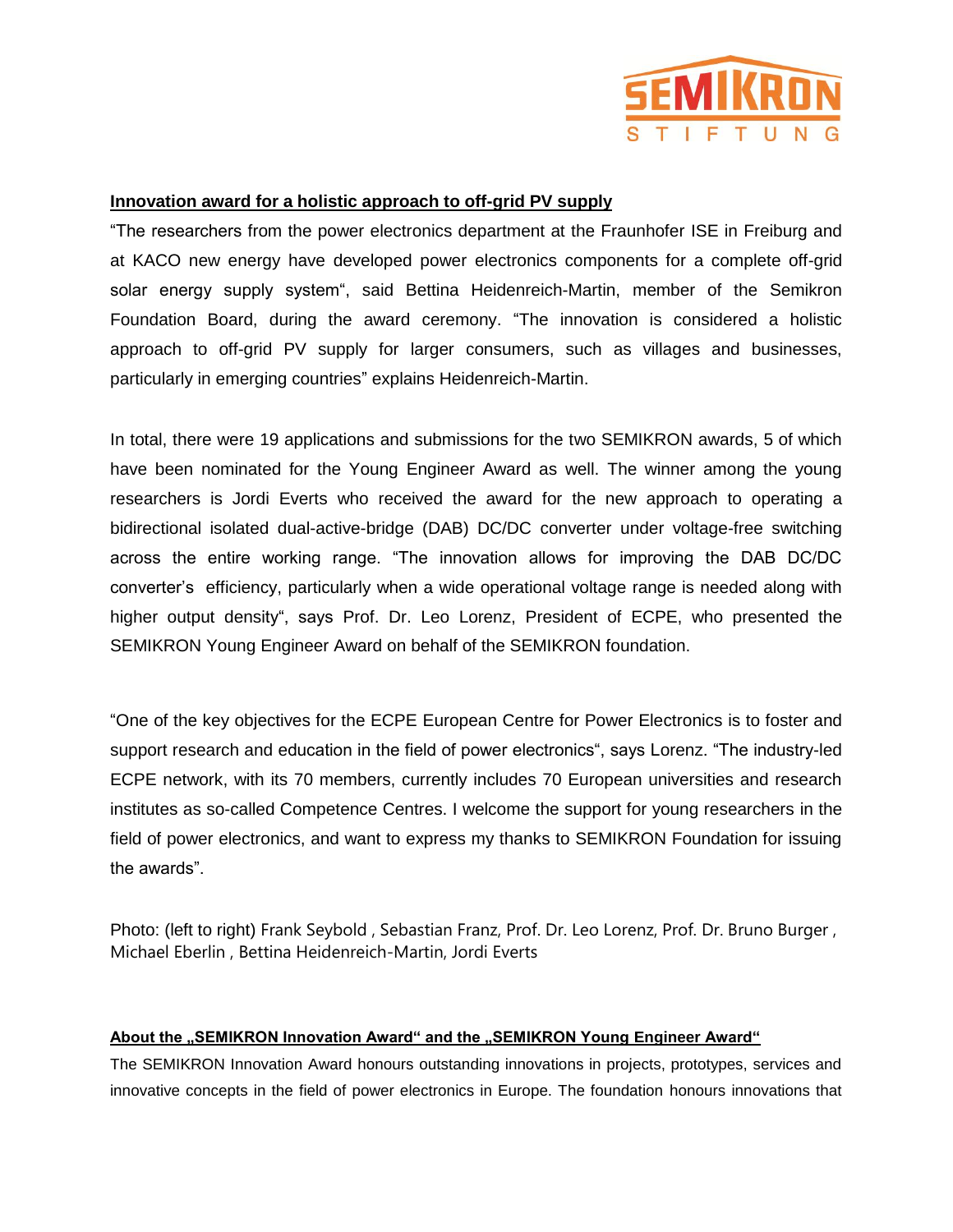

generate a high potential social benefit and improve energy efficiency, preservation of resources, sustainability and environmental protection.

The award ceremony is held annually during the "PCIM Europe" power electronics show in Nuremberg, Germany. The laureates are elected in cooperation with the ECPE European Centre for Power Electronics. The main award is endowed with 10,000 Euro. There is also a young engineer award, endowed with 3,000 Euro, that goes to young researchers under 30 years of age in the field of power electronics.

The laureates are elected by an independent jury of renowned research and industry representatives. Applications are available for individuals and development teams. Applicants are required to outline the innovation they created and its expected social benefit.

### **About the SEMIKRON Foundation:**

The SEMIKRON Foundation was founded on December 4, 2010, by owners of the SEMIKRON Group. Equal founders are the daughters of Peter Martin, the SEMIKRON owner and managing director of many years, who passed away in 2008. With the founding act, the founders intended to live up to their responsibility being the owners of a family-owned medium industry business and to contribute to their company's "Corporate Social Responsibility".

The purpose of the SEMIKRON Foundation is to bundle and extend the charitable activities operated by the owners of the SEMIKRON Group. In particular, the humanitarian projects initiated by Mr. Peter Martin, and supported by the Mali Martin Care e.V. charity are to be continued. These projects support children and people in need all over the world. Over the past 10 years, Mali Martin Care e.V. has donated more than one million Euro to humanitarian projects for children and young adults, mostly in Brazil (projects "Centro Social" and "Lar do Menor"). In addition, the foundation supports research projects and innovations in the field of power electronics.

For more information, please visit: [www.semikron-stiftung.com.](http://www.semikron-stiftung.com/)

**Contact:**  Board: Dr. Felix Hechtel SEMIKRON Stiftung Sigmundstraße 200 90431 Nürnberg Tel: 0911/6559-0 E-Mail: [felix.hechtel@semikron-stiftung.de](mailto:felix.hechtel@semikron-stiftung.de)